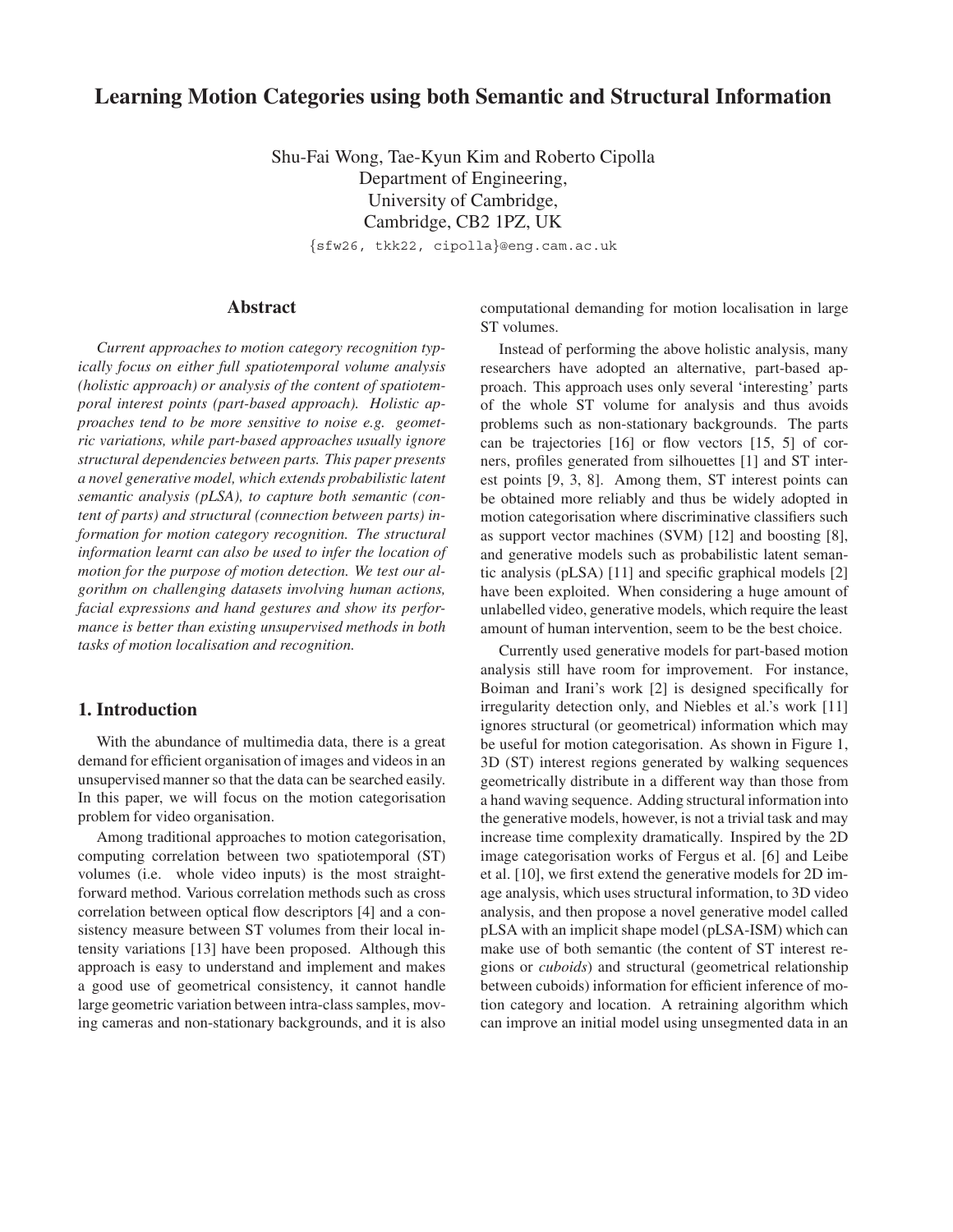unsupervised manner is also proposed in this paper. Next section will describe the proposed model in details.



Figure 1. Top row shows superposition images of two walking sequences and a hand waving sequence. Spatiotemporal (ST) interest points (detected by method proposed in [3]) are also displayed. Bottom row shows the 3D visualisation of those ST points.

# **2. Approach**

Before describing our approach, we first review pLSA and its variations applied in 2D object categorisation.



Figure 2. Graphical models of various pLSA described.

### **2.1. Classical pLSA**

Classical pLSA was originally used in document analysis. Following the notation used in Sivic et al. [14] and referring to Figure 2(a), we have a set of *D* Documents and each of them contains a set of *N<sup>d</sup>* Words. All words from the set of *D* documents can be vector quantitised into *W* word classes (code-words) which form a codebook. The corpus of documents can then be represented by a co-occurrence matrix of size  $W \times D$ , with entry  $n(w, d)$  indicating the number of code-word w in document *d*. Apart from documents and words which are observable from data, we also have an unobservable variable, *z*, to describe *Z* Topics covered in documents and associated with words. The pLSA algorithm can be used to learn the associations:  $P(w|z)$  (words that can be generated from a topic) and  $P(z|d)$  (the topic of a document) through an Expectation-Maximisation (EM) algorithm [7] applied on the co-occurrence matrix.

The pLSA model can be applied in 2D image analysis [14] by replacing 'words' by interest *patches* and 'documents' by *images*, and in 3D motion analysis [11] by replacing 'words' by *cuboids* and 'documents' by *videos*.

#### **2.2. Absolute position pLSA(ABS-pLSA)**

In image analysis, structural information (i.e. geometric relationship between interest patches) can be used to improve the original pLSA model. Fergus et al. [6] proposed to quantitise location measurement of patches in an absolute coordinate frame to a discrete variable  $x_{\text{abs}}$  and to learn a joint density  $P((w, x_{\text{abs}})|z)$  instead of  $P(w|z)$  in pLSA. Referring to Figure 2(b), the new model can be trained using the standard pLSA by substituting (*w, x*abs) into *w* of the original pLSA model.

### **2.3. Translation and Scale Invariant pLSA (TSIpLSA)**

ABS-pLSA is simple to implement, but sensitive to translation and scale changes. Thus, Fergus et al. [6] extended it to be translation and scale invariant by introducing a latent variable *c*abs (in an absolute coordinate frame) for representing centroid locations (See Figure 2(c)). In short, relative location *xrel* (w.r.t. centroid) is used instead of an absolute one so that the model built is translation and scale invariant. To avoid doing computational expensive inference on estimating centroid locations, Fergus et al. proposed to use a sampling scheme where centroid samples are obtained by clustering interest patches based on their likelihood  $P(w|z)$  on a certain topic and their spatial locations. The term  $P((w, x_{\text{rel}})|z)$  (with relative location  $x$ ) can then be obtained by marginalisation,  $\sum_{c} P((w, x_{\text{rel}})|c_{\text{abs}}, z)P(c_{\text{abs}})$  using the centroid samples.

### **2.4. pLSA with implicit shape model (pLSA-ISM)**

Although TSI-pLSA can capture structural information while being translation and scale invariant, it cannot be used in complicated inference such as inferring the centroid location from a patch and its location (i.e.  $P(c_{\text{abs}}|w, x_{\text{abs}})$ ) or our localisation task described later). Besides, the spatial clustering algorithm involved in estimation of centroid location can be quite sensitive to outliers especially when the number of patches detected is small (this is usually the case in ST cuboid detection). Since both ABS-pLSA and TSI-pLSA have not been applied in video analysis, their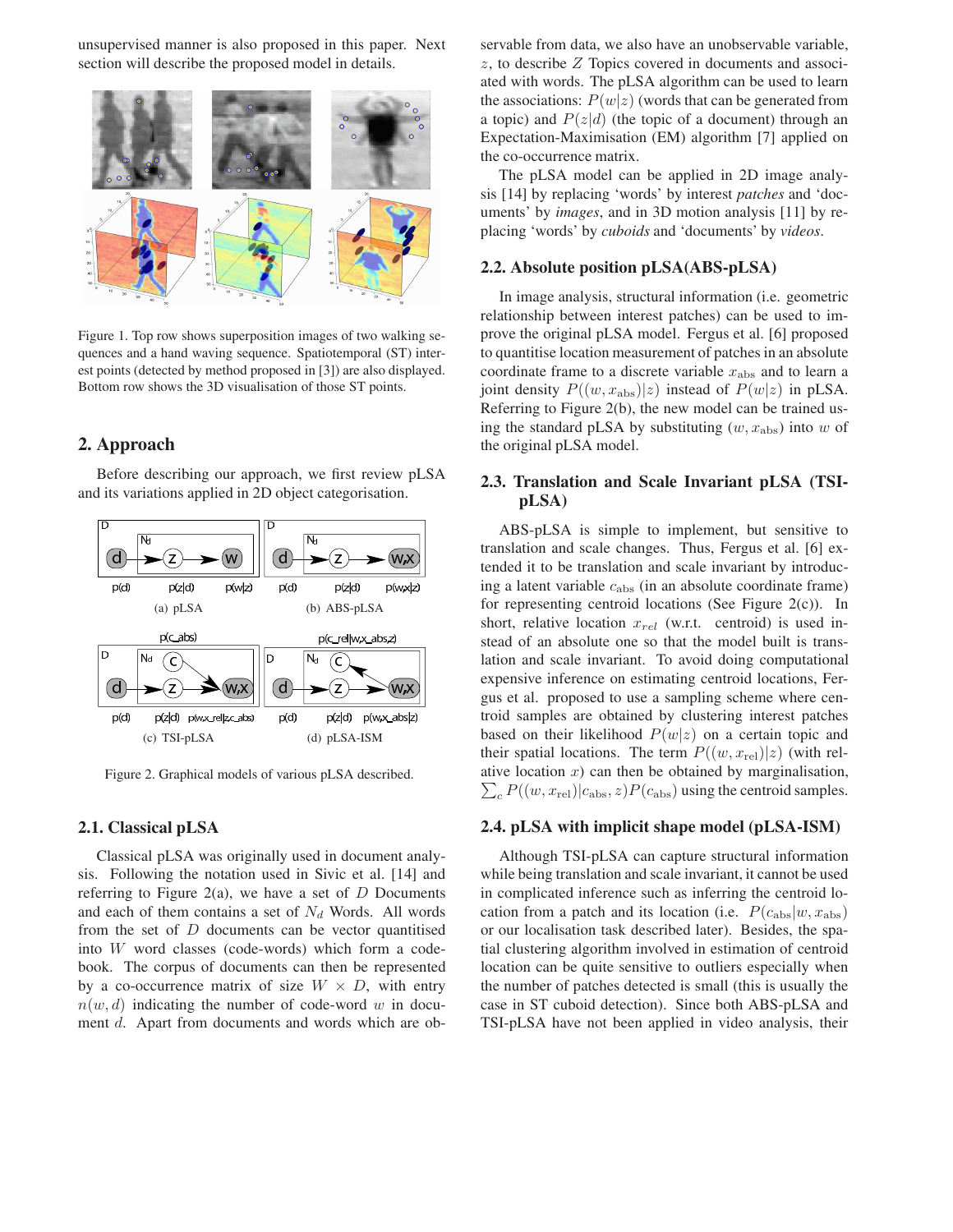performance in this domain is unknown.

Inspired by the work of Leibe et al. [10] who proposed the use of an implicit shape model (ISM) to infer the object location in an image, we can improve TSIpLSA by re-interpreting its graphical model. Before describing our proposed model, we briefly explain ISM first. It is a model for image analysis and it captures the association between patches and their locations by a probability distribution  $P(c_{\text{rel}}|(w, x_{\text{abs}}))$  which represents the distribution of relative centroid locations given an observed patch. If patches belong to a single object (i.e. with the same absolute centroid location), relative locations between patches can be inferred from the distribution. Therefore, Leibe et al. named it as an implicit shape model. The distribution can be learnt offline by counting the frequency of co-occurrence of a patch  $(w, x_{\text{abs}})$  and its object centroid location (*c*rel). In recognition, the object location can be inferred by a probabilistic Hough voting scheme [10]:  $P(c_{\text{abs}}) = \sum_{(w,x_{\text{abs}})} P(c_{\text{rel}}|(w,x_{\text{abs}})) P(w,x_{\text{abs}}).$ 

We borrow the idea of the implicit shape model (on 2D inputs) to help re-interpreting the TSI-pLSA model (on 2D inputs) such that the new model can be used to learn structural information for complicated inference processes in video analysis (3D inputs). The overall idea can be illustrated by Figure 2(d) which shows the inference direction between *c* and (*w, x*) are inverted compare with that in TSI-pLSA. In mathematical terms, all presented pLSA models supporting structural information involve a term  $P((w, x)|z)$  as a model parameter, and different models have their own way to interpret this parameter while their learning algorithms are basically the same. In ABSpLSA, the parameter is set as  $P((w, x_{\text{abs}})|z)$  while in TSIpLSA, it is set as  $P((w, x_{rel})|z)$  which is computed from  $\sum_{c} P((w, x_{\text{rel}})|z, c_{\text{abs}}) P(c_{\text{abs}})$  corresponding to an arrow direction from  $c$  to  $(w, x)$ . In our proposed model, we interpret the term in a way that inverts the arrow direction:

$$
P((w, x_{\text{rel}})|z) = \sum_{c} P(c_{\text{rel}}|(w, x_{\text{abs}}), z)P((w, x_{\text{abs}})|z).
$$
\n(1)

From this interpretation, we can obtain a term,  $P(c_{\text{rel}}|(w, x_{\text{abs}}), z)$ , which indicates the probability of having a certain centroid location (*c*rel) given a certain patch observation (*w, x*abs) and under a certain topic *z*. This term can be thought as an implicit shape model (i.e.  $P(c_{\text{rel}}|(w, x_{\text{abs}}))$  in [10]) giving the association between patches and their locations (linked by a relative centroid).

As in [10], instead of computing and storing  $P(c_{\text{rel}}|(w, x_{\text{abs}}), z)$ , we operate on  $P(c_{\text{rel}}|w, z)$  or  $P(x_{\text{rel}}|w, z)$  (considering a centroid  $(m_x, m_y)$  from a patch location implies the patch located at  $(-m_x, -m_y)$  w.r.t. centroid) so that  $x_{\text{abs}}$  is used only when we need to infer *c*abs in the localisation step (see Section 2.4.2). It follows

that we can convert the pLSA parameter  $P((w, x_{\text{rel}})|z)$  to the implicit shape model parameter  $P(x_{\text{rel}}|w, z)$  by:

$$
P(x_{\text{rel}}|w, z) = \frac{P((w, x_{\text{rel}})|z)}{\sum_{x_{\text{rel}}} P((w, x_{\text{rel}})|z)}.
$$
 (2)

#### **2.4.1 Training algorithm**

As we have seen before, different pLSA models supporting structural information have their own way to interpret its model parameter but can share the same learning algorithm. We can make use of the EM algorithm to infer the pLSA model parameter  $P((w, x_{\text{rel}})|z)$  and then to obtain the implicit shape model  $P(x_{rel}|w, z)$  using Equation 2. The training algorithm is summarised in Algorithm 1.

| Algorithm 1 Training algorithm for pLSA-ISM                                                                                                       |
|---------------------------------------------------------------------------------------------------------------------------------------------------|
| <b>if</b> $c_{\text{abs}}$ is known <b>then</b>                                                                                                   |
| • Quantitise absolute locations to relative locations $x_{rel}$ .                                                                                 |
| • Combine $x_{\text{rel}}$ and w into a single discrete variable $(w, x_{\text{rel}})$ and                                                        |
| run standard pLSA model on this variable (i.e. run ABS-pLSA) to                                                                                   |
| obtain $P((w, x_{\text{rel}}) z)$ .                                                                                                               |
| else                                                                                                                                              |
| • Obtain a set of candidate centroid locations and scales, $c_{\rm abs}$ as                                                                       |
| in $[6]$ (see Section 2.3).                                                                                                                       |
| • Obtain the pLSA parameter, $P((w, x_{\text{rel}}) z)$ from TSI-pLSA.                                                                            |
| end if                                                                                                                                            |
| • Obtain the implicit shape model parameter $P(x_{\text{rel}} w, z)$ and a para-<br>meter $P(z w)$ from the pLSA parameter, $P((w, x_{rel}) z)$ . |

### **2.4.2 Localisation and Recognition algorithms**

The implicit shape model parameter  $P(x_{\text{rel}}|w, z)$  and the pLSA model parameter  $P((w, x_{\text{rel}})|z)$  learnt from the training process are used in the localisation task and the recognition task respectively. In the localisation task, the probabilistic Hough voting scheme proposed in [10] is used to infer centroid locations (refer to Algorithm 2).

| <b>Algorithm 2</b> Localisation algorithm of pLSA-ISM                                                  |  |  |  |  |  |  |
|--------------------------------------------------------------------------------------------------------|--|--|--|--|--|--|
| • Obtain an occurrence table for $P(c_{\text{rel}} w)$ (computed from                                  |  |  |  |  |  |  |
| $\sum_{z} P(x_{\text{rel}} w, z) P(z w)$ .                                                             |  |  |  |  |  |  |
| • Initialise an occurrence map for $P(c_{\text{abs}})$ .                                               |  |  |  |  |  |  |
| <b>for</b> $i = 1$ to noOfDetection <b>do</b>                                                          |  |  |  |  |  |  |
| • Obtain $(w, x_{\text{abs}})$ ; from each cuboid.                                                     |  |  |  |  |  |  |
| • Infer a relative centroid location $c_{rel}$ from $P(c_{rel} w)$ and w.                              |  |  |  |  |  |  |
| • Compute the absolute centroid location $c_{\text{abs}}$ from $c_{\text{rel}}$ and $x_{\text{abs}}$ . |  |  |  |  |  |  |
| • Increase the $P(c_{\text{abs}})$ by $P(c_{\text{rel}} w)$ computed above.                            |  |  |  |  |  |  |
| end for                                                                                                |  |  |  |  |  |  |
| • Obtain candidate centroid locations from $P(c_{\rm abs})$ .                                          |  |  |  |  |  |  |
|                                                                                                        |  |  |  |  |  |  |

In the recognition task, an intermediate variable (*w*,  $x_{\text{rel}}$ ) can be obtained from a given test input  $d_{\text{test}}$  and the candidate centroid locations computed from Algorithm 2. The ABS-pLSA algorithm can then be exploited to infer  $P(z|d_{test})$  to give a recognition result from the variable.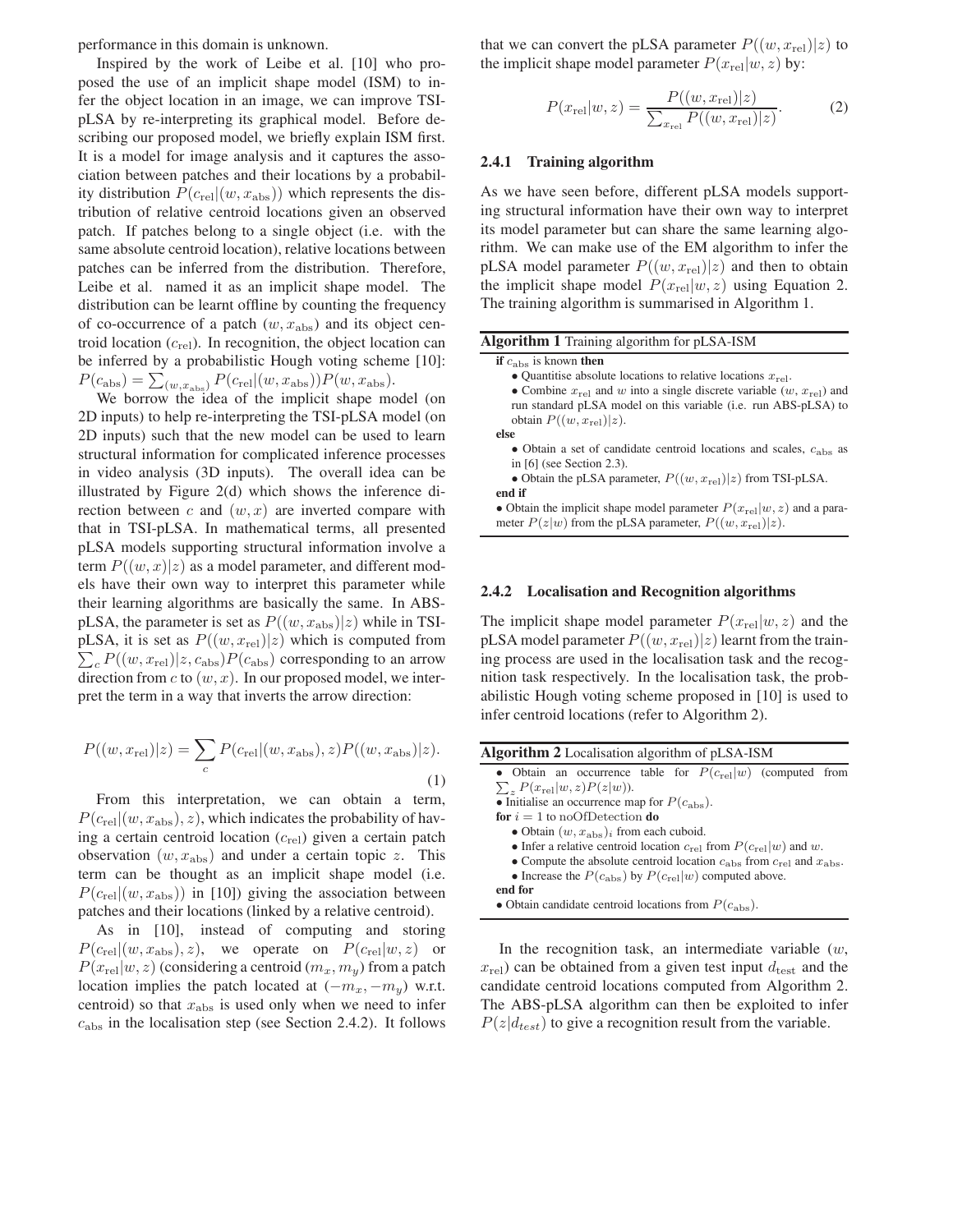#### **2.4.3 Retraining algorithm**

Assuming we have an initial pLSA-ISM model, we can retrain it using unsegmented data (i.e. with unknown *c*abs) in an unsupervised manner using Algorithm 3.

|  | Algorithm 3 Retraining algorithm of pLSA-ISM |  |
|--|----------------------------------------------|--|
|--|----------------------------------------------|--|

- *•* Obtain a candidate centroid location using pLSA-ISM localisation algorithm if unsegmented data is given.
- Quantitise absolute locations to discrete and relative locations  $x_{rel}$ .
- Combine  $x_{rel}$  and  $w$  into a single discrete variable  $(w, x_{rel})$ .
- *•* Concatenate new data to old data.
- Run standard pLSA model to give an updated  $P((w, x_{\text{rel}})|z)$ .
- Obtain an updated implicit shape model parameter  $P(x_{\text{rel}}|w, z)$  from the updated pLSA parameter,  $P((w, x_{rel})|z)$ .

### **2.5. Implementation details**

Similar to most part-based algorithms for image and video analysis, we first convert inputs (i.e. videos in our case) into parts (i.e. ST cuboids). This conversion is done by ST interest point detection on videos which have been transformed into greyscale format and resized to a moderate size  $(x: 50 \times y: 50 \times t: 20$  was used). Among various ST point detectors such as [9, 3], Dollár et al. [3] detector was chosen to achieve the best recognition result. The spatial and temporal scale were set to 2 and 4 respectively and each cuboid is encoded using spatiotemporal gradient as recommended in Dollár et al. [3].

Eventually, for each input video *d*, we obtain *N<sup>d</sup>* cuboids. K-means clustering is done on all cuboids from videos in a training set based on their appearance *w* and location *x* and then semantic and structural codebooks are formed from the cluster centres. Vector quantitisation is then performed on all cuboids so that each of them is quantitised into one of the  $(W \times X)$  code-words. Co-occurrence matrix of size  $(W \times X) \times D$  (where *D* is the number of videos for training) is then formed by concatenating cuboid histograms (each with size  $(W \times X) \times 1$ ) of videos in the training set. The co-occurrence matrix can be served as an input of the pLSA algorithms (with the number of iteration set to 100) described in the previous section and pLSA model parameters,  $P(z|d)$  and  $P((w, x)|z)$ , can be learnt for testing. In our experiments, the number of topic, *Z*, was set slightly larger than the number of motion category involved (around 10). The motion class, *t*, can be inferred from the topic reported using  $P(t|z)$  which can be estimated by counting the occurrence of topics and motion classes in the training set.

# **3. Experiments**

### **3.1. Datasets**

We conducted experiments in three different domains, namely human activity, facial expression and hand gesture.

The human activity dataset  $(KTH$  dataset  $\frac{1}{k}$  was introduced by Schuldt et al. [12], the facial expression dataset was collected by Dollár et al. [3] and the hand gesture dataset was captured by us. Table 1 summarises the details of them and Figure 3 shows samples from them. We performed leaveone-out cross-validation to evaluate our algorithm so that videos from a certain subject under a certain condition were used in testing and the remaining were used in training. The result is reported as the average of all possible runs.

| Dataset               | <b>KTH</b>  | Facial     | Gesture |
|-----------------------|-------------|------------|---------|
|                       | (segmented) | Expression |         |
| No. of classes        |             |            | Q       |
| No. of subjects       | 25          | 2          | 2       |
| No. of capturing      |             |            |         |
| conditions            |             | 2          | 5       |
| No. of trials         |             |            |         |
| per subject           |             |            | 10      |
| Total No. of samples  | 593         | 192        | 900     |
| No. of samples used   |             |            |         |
| in codebook formation | 240         | 48         | 90      |

Table 1. Details of the dataset used in our experiments.



(a) KTH



(b) Facial Expression



(c) Gesture

Figure 3. Sample images in the three datasets used.

<sup>&</sup>lt;sup>1</sup>The original KTH dataset was processed such that actions presented in it are aligned and there is one iteration of action per sample. We refer the original dataset as unsegmented KTH and the processed one as segmented KTH.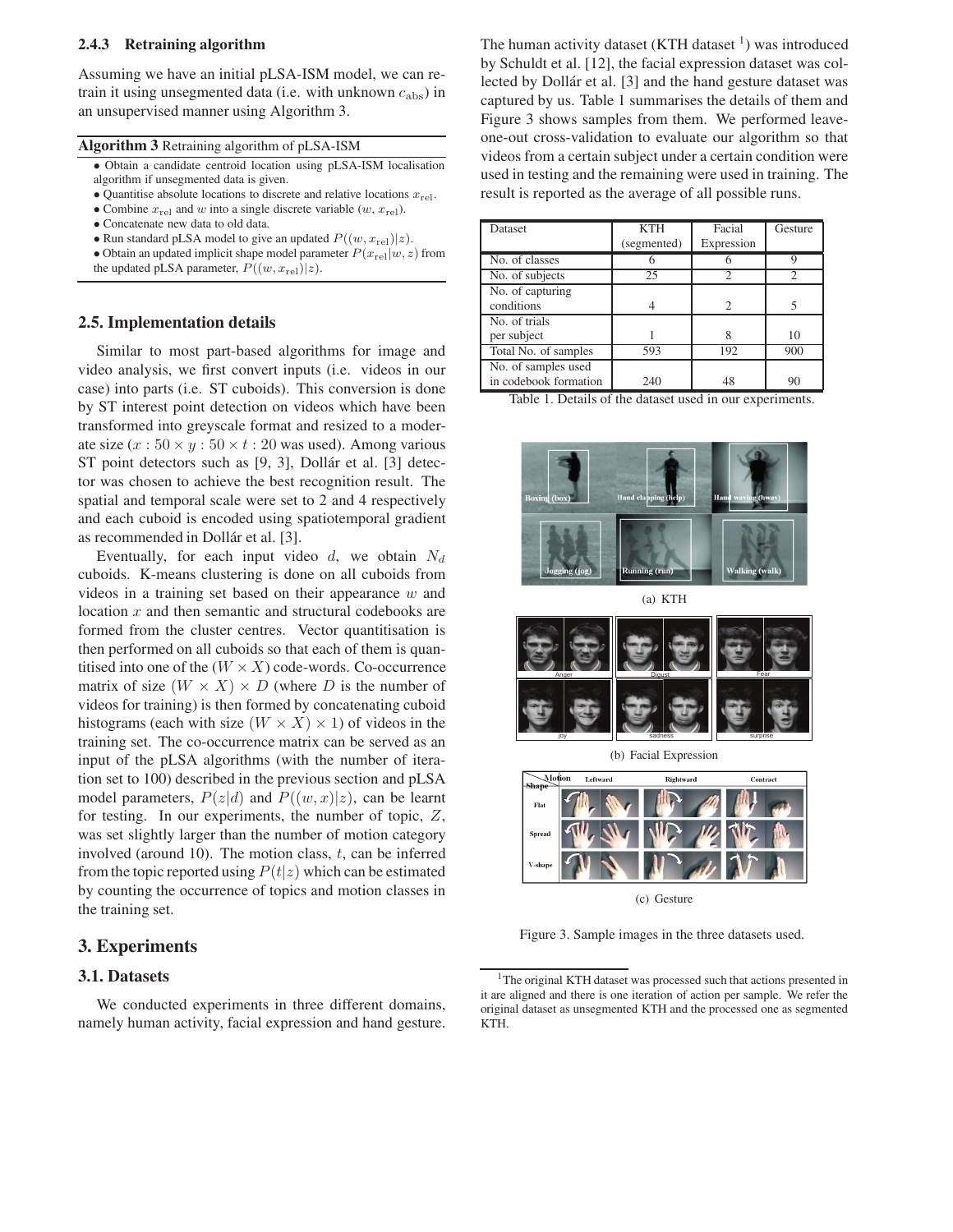#### **3.2. Algorithms for Comparison**

Since the experimental setting (e.g. the size of training sets) of previous studies such as [12, 11] are not the same as ours and the results cannot be compared directly, thus, we ran our implementations of their methods using a unified setting. The setting used was obtained empirically such that the recognition rate of standard pLSA is maximised. The code was written in Matlab running in a P4 1GB memory computer. Table 2 and 3 summarise the algorithms and the setting used respectively. The recognition algorithm using Support Vector Machines (SVM) was implemented based on Schuldt et al. work [12], with a replacement of its local kernel by a radial kernel on histogram inputs so that both SVM and pLSA models used the same input.

| Algorithm           | Description                                         |
|---------------------|-----------------------------------------------------|
| pLSA                | pLSA applied on $(w)$ histogram                     |
| ABS-pLSA            | ABS-pLSA applied on $(w, x_{\text{abs}})$ histogram |
| TSI-pLSA            | TSI-pLSA applied on $(w, x_{rel})$ histogram        |
| pLSA-ISM            | our pLSA-ISM applied on $(w, x_{rel})$ histogram    |
| $\overline{W}$ -SVM | SVM applied on $(w)$ histogram                      |
| WX-SVM              | SVM applied on $(w, x_{rel})$ histogram             |
|                     | TL1.1.0, Det1.1.0                                   |

|  |  | Table 2. Details of the algorithms used in our experiments. |
|--|--|-------------------------------------------------------------|
|  |  |                                                             |

| Dataset                | <b>KTH</b> | <b>Facial Expression</b> | Gesture |
|------------------------|------------|--------------------------|---------|
| No. of samples         |            |                          |         |
| for training $(D)$     | 570        | 144                      | 720     |
| No. of cuboids $(N_d)$ | 100        | 100                      | 100     |
| Size of the semantic   |            |                          |         |
| codebook(W)            | 100        | 50                       | 100     |
| Size of the structural |            |                          |         |
| codebook(X)            | 15         | 15                       | 10      |
| No. of topics $(Z)$    | 20         |                          | 20      |

Table 3. The pLSA setting used in our experiments.

### **3.3. Results**

#### **3.3.1 Recognition**

Since video samples from all three datasets used are well segmented, there is only small difference in performance between ABS-pLSA, TSI-pLSA and our pLSA-ISM. Therefore, we show only experimental results on recognition obtained from pLSA, pLSA-ISM, W-SVM and WX-SVM. The results are summarised in Table 4 and the confusion matrices obtained by our method pLSA-ISM are given in Figure 4.

From experiments, we can observe that structural information plays an important role in improving recognition accuracy (note that the accuracy obtained by WX-SVM is higher than that obtained by W-SVM, and similarly pLSA-ISM works better than pLSA). It is also found that the SVMs used scored better than the pLSA algorithms. However, SVMs require labelled data as an input while the pLSA models can learn categories in an unsupervised manner.

|                     | pLSA   | W-SVM | pLSA-ISM   | WX-SVM |
|---------------------|--------|-------|------------|--------|
| KTH:                |        |       |            |        |
| - Accuracy(%)       | 68.53  | 78.21 | 83.92      | 91.6   |
| - Training time (s) | 82.20  | 1.84  | $1.4e + 3$ | 3.59   |
| - Testing time (s)  | 0.25   | 0.17  | 5.48       | 0.25   |
| Facial Expression:  |        |       |            |        |
| - Accuracy $(\%)$   | 50.00  | 62.04 | 83.33      | 88.54  |
| - Training time (s) | 9.90   | 0.21  | 175.54     | 0.29   |
| - Testing time (s)  | 0.62   | 0.08  | 7.98       | 0.12   |
| Gesture:            |        |       |            |        |
| - Accuracy(%)       | 76.94  | 86.13 | 91.94      | 97.78  |
| - Training time (s) | 121.06 | 3.18  | $1.2e + 3$ | 5.39   |
| - Testing time (s)  | 8.20   | 0.27  | 47.25      | 1.32   |

Table 4. Comparison between recognition results obtained from pLSA, pLSA-ISM and SVMs.



Figure 4. Confusion matrices generated by applying pLSA-ISM on three datasets used.

#### **3.3.2 Localisation**

To compare the performance between ABS-pLSA, TSIpLSA and pLSA-ISM, we evaluated them using unsegmented KTH dataset (with unknown centroid location) and tested whether they could localise the occurrence of a motion and recognise the motion. We also exploited the human motion data used by Blank et al. [1] for giving some qualitative results (Their data shares only 3 motion classes with KTH and there are only 10 sequences per class which is not sufficient for a quantitative test).

Quantitative test was done on unsegmented KTH dataset using the classifiers learnt in the previous experiment. Table 5 summarises the results obtained from ABS-pLSA, TSI-pLSA and pLSA-ISM. Some qualitative test results on both unsegmented KTH data and sequences from Blank et al. are shown in Figure 5.

|                    | $\rm{ABS\text{-}pLSA}$ | TSI-pLSA | pLSA-ISM |
|--------------------|------------------------|----------|----------|
| $KTH$ DR $\cdot$   |                        |          |          |
| - Accuracy(%)      | 41.55                  | 61.27    | 71.83    |
| - Testing time (s) | 9.64                   | 9.81     | 9.78     |

Table 5. Comparison between recognition results obtained from ABS-pLSA, TSI-pLSA and pLSA-ISM.

We can observe from this experiment that our pLSA-ISM works better than the other two pLSA algorithms. The reason may be our method provides a stronger prior on centroid locations whose association with the semantic of